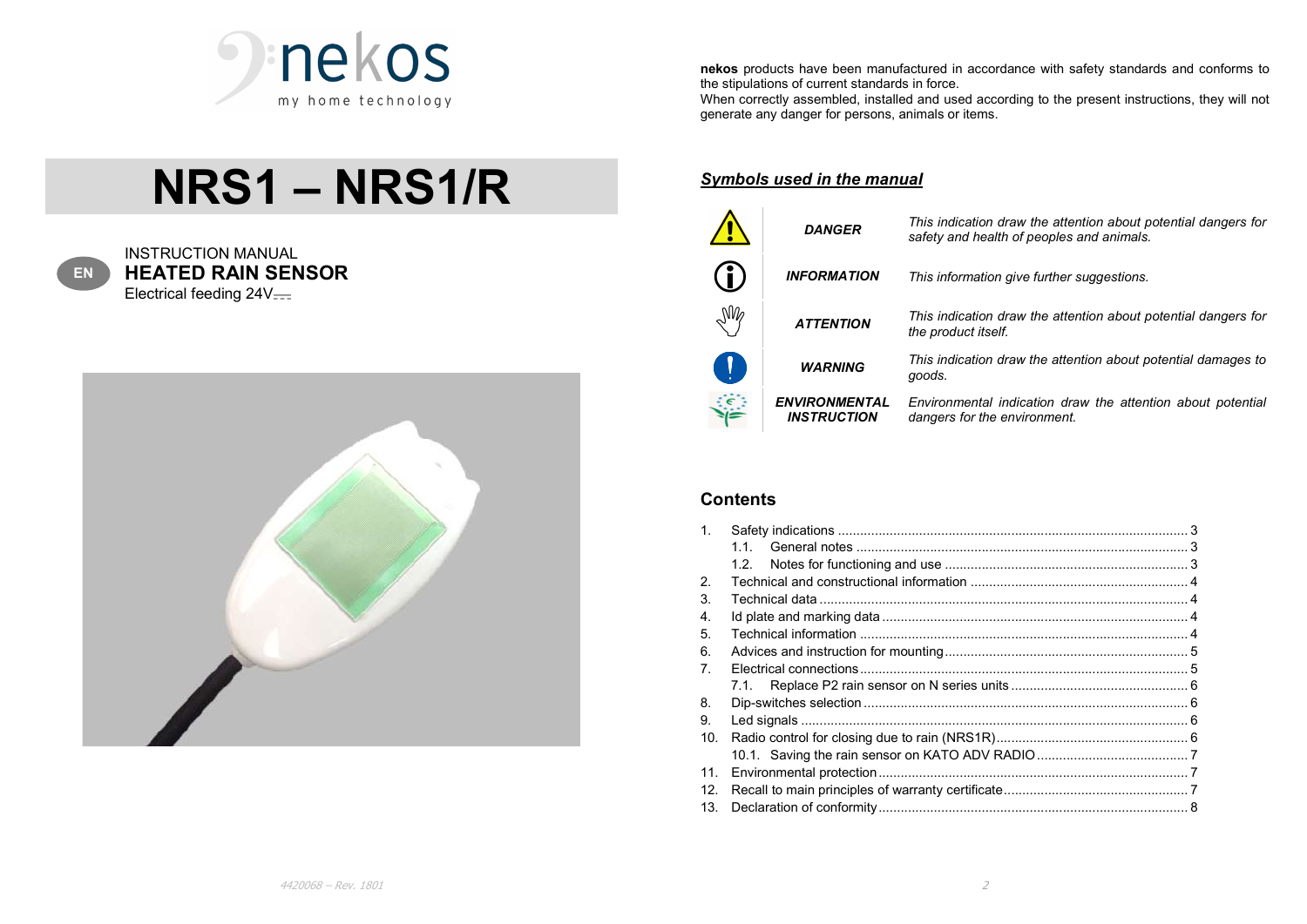#### 1. SAFETY INDICATIONS

#### 1.1. General notes



WARNING: BEFORE INSTALLING THIS APPLIANCE, ENSURE ALL SAFETY INDICATIONS HAVE BEEN READ CAREFULLY AND UNDERSTOOD IN ORDER TO PREVENT CONTACT WITH ELECTRICITY, INJURY OR ANY OTHER INCIDENT. THE MANUAL SHOULD BE CONSERVED FOR FURTHER CONSULTATION AT A LATER DATE.

The manufacturer accepts no responsibility for damage to people, animals or things incurred by improper use.

Use for any applications other than those indicated must be authorised by the manufacturer after technical review of the assembly.



Plastic bags, polystyrene, small metal parts such as nails, staples etc. should be placed out of the reach of children as they constitute a potential source of risk.

The appliance is not intended for use by people (including children) whose physical, sensory and mental abilities are reduced, or in case of lack of experience or knowledge; such persons must be supervised to ensure that they do not play with the appliance.

Do not use solvents or jets of water to wash the appliance. The appliance should not be submerged in water.

#### 1.2. Notes for functioning and use

NRS1-NRS1/R (NRS1R is different from the other because of the antenna protected by a black sheath in the feeding cable) is a sensor to detect rain and through the connected cable or in case of R version by means of a 433,92 MHz radio signal, transmits the signal to a device able to interpret it.

#### Use for any applications other than those indicated must be authorised by the manufacturer after technical review of the assembly.



This product is designed to be used with the manufacturer's original products. Use with any other products may result in damage or malfunctions.



The initial start-up of the sensor should be carried out by a skilled and qualified person following the manufacturer's instructions.



After removing packaging, check for any damage on the appliance.





This machine is destined exclusively for the use for which it has been designed and the manufacturer accepts no responsibility for damage incurred by improper use.



Repairs should only be performed by qualified personnel at assistance centres authorised by the manufacturer.

The product must be disposed of in compliance with local environmental regulations and not as household waste.

#### 2. TECHNICAL AND CONSTRUCTIONAL INFORMATION

- NRS1 and NRS1/R sensors signal the rain event to an apparatus able to interpret and command the connected devices. The sensor is insensitive to the formation of dew or moisture after rainfall dries very quickly and being heated - below +5 °C - does not allow the formation of ice.
- The sensor is fed with a tension between 12V and  $24V$ .
- Electrical connection must comply with the rules in force on electrical systems.
- All connected devices must be manufactured according to the regulations in force and comply with regulations issued by the European Community.

## 3. TECHNICAL DATA

| <b>Model</b>                         | NRS <sub>1</sub>                                |
|--------------------------------------|-------------------------------------------------|
| Power supply voltage                 | $12V \div 24V =$                                |
| Maximum absorbed power               | 20 mA (120 mA with active heater)               |
| Type of sensor                       | Capacitive                                      |
| Heater intervention                  | $-5^{\circ}$ C                                  |
| Type of contact                      | <b>SPDT</b>                                     |
| Rating contact                       | $0.5$ A / 125V $\sim$ - 1 A / 24V $\frac{1}{2}$ |
| <b>RF</b> transmission               | 433,92 MHz                                      |
| Functioning temperature              | $-20 \div +65$ °C                               |
| Operating radius in open air         | 50 <sub>m</sub>                                 |
| Feeding cable length                 | 5m                                              |
| Feeding cable type / number of wires | PVC LiY2Y protected from UV / 5 wires           |
| Protection index                     | IP <sub>65</sub>                                |
| <b>Dimensions</b>                    | $45x93 h = 19 mm$                               |
| Weight                               | 52 g (cable excluded)                           |

Any data reported in this table is not binding and may be susceptible to variations without notice.

## 4. ID PLATE AND MARKING DATA

**NRS1** and NRS1/R rain sensors have  $\epsilon \epsilon$  marking and are destined for use in the European Union without further requirements.

ID plate data are indicated on a polyethylene adhesive label applied on the product, printed in black on a grey background.

#### 5. TECHNICAL INFORMATION

NRS1 or NRS1/R rain sensor, to completely fulfil its task, has to be placed out in the open fully exposed to any precipitation, possibly over the roof or in a similar position, or where can be affected by rainfall.

Sensor can be connected to all stations or devices where signal processing is foreseen or where a free contact signal is necessary (free from tension).

Feeding cable is 5 m long, made weather resistant, fire retardant and UV resistant.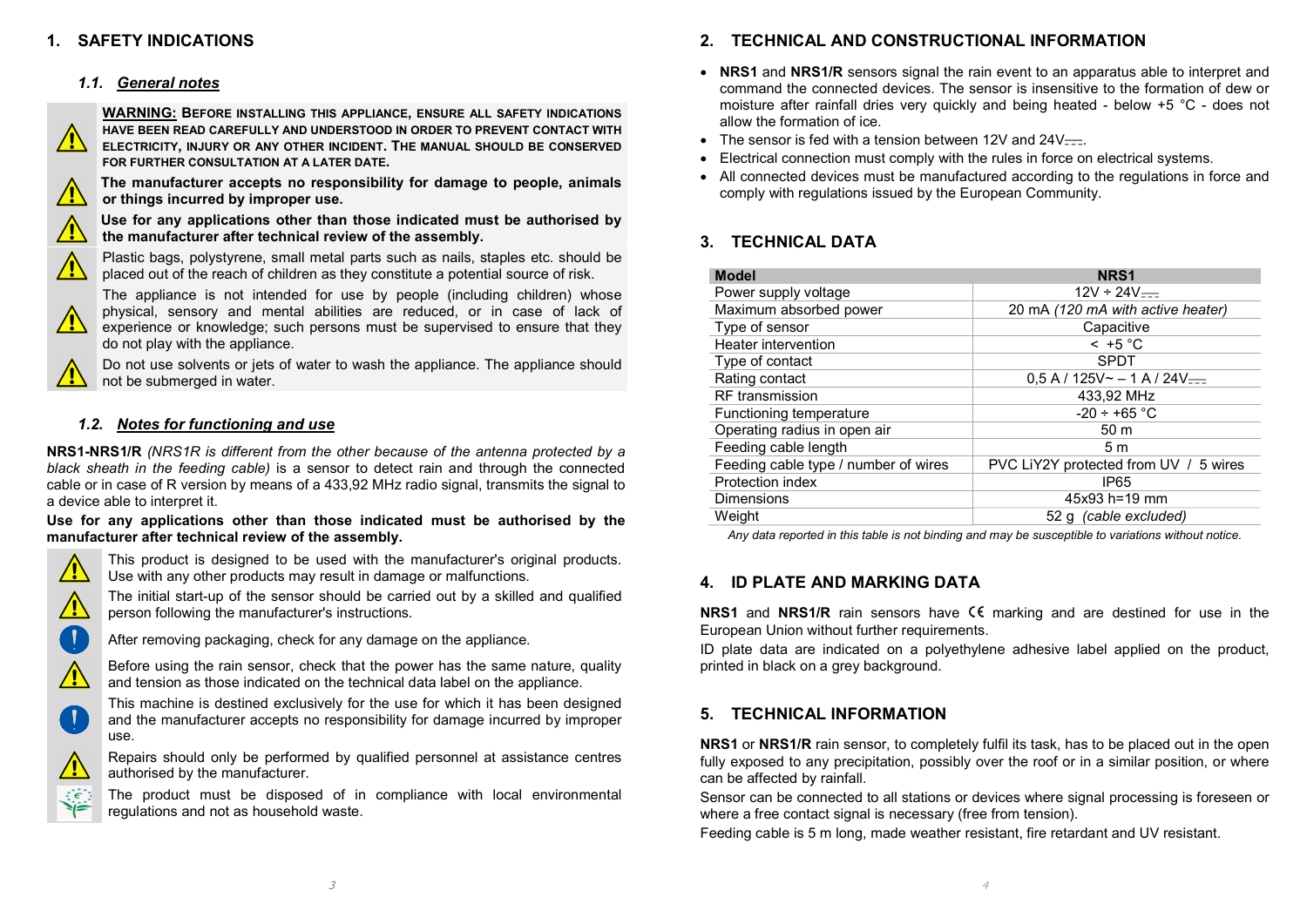#### 6. ADVICES AND INSTRUCTION FOR MOUNTING

THESE INSTRUCTIONS ARE INTENDED FOR TECHNICAL AND SPECIALIZED PERSONNEL. THUS BASIC SAFETY AND WORKING TECHNIQUES ARE NOT DISCUSSED.

To guarantee perfect function and facilitate installation, please note the following indications and warnings:



Check that the cable length is sufficient to link to the station or control apparatus. The eventual junction for extending the cable must be perfectly sealed with a cable of the same type and colours.

Warning. Check that the power supply is the same as those indicated on technical data applied to the device.



To keep efficient and have a perfect functioning we suggest to clean the sensitive part at least any 6 months or any time is dirty due to smog, leaves, impurity, etc.

Advices for sensor installation:

- 1. Choose the most suitable position where place the rain sensor. It has to be put outside in direct contact with weathering.
- 2. The sensor is placed slightly tilted ( $\sim$  20 °) to facilitate the flow of water, in a position that does not have shelters to the fall of rain. Place it under the trees is not recommended because it alters the natural weather event.
- 3. Support can be of 2 types depending from attack surface; in both cases is suggested to make the cable exit below:
	- $\circ$  Surface flat / tilted with high resistance adhesive and suitable for weather or fixed with a screw;
	- o Fix support such as rod or similar where to apply the metal bracket provided with a screw.
- 4. Complete cable system and electrical connection to the station or control and feeding apparatus following the schema on next page. Bind with one or more clamps the cable to make it integral with the supporting structure.
- 5. If radio version is used, check rain sensor memorization has been done on control device (Kato ADV Radio).
- 6. Make a functional test.



To test a rain sensor is sufficient to wet (pour or spray water) on sens<br>part of it; the sensor transmits the signal of "wet sensor". LED indicator<br>various apparatus should light. To test a rain sensor is sufficient to wet (pour or spray water) on sensitive part of it; the sensor transmits the signal of "wet sensor". LED indicators of various apparatus should light.

# 7. ELECTRICAL CONNECTIONS



Electrical connections should be carried out in compliance with safety rules and keeping in mind the meaning of various symbols and colours of the wires of the feeding cable.



Sensor can work with any station unit or apparatus able to interpret it<br>of the central or equipment. Sensor can work with any station unit or apparatus able to interpret its signal, therefore the connections of the power cord are called in the specific instructions of the central or equipment.

The table below shows the caption of any wires and the wiring diagram.

#### Caption of each wire - NRS1:

- $\blacksquare$  1 RED (+) connected to +12/24V;
- $\blacksquare$  2 BLACK (-) connected to -12/24V;
- 3 BLUE (N.O. contact);
- 4 PURPLE (N.C. contact);
- 5 GREEN (Common).

#### Caption of each wire - NRS1/R:

- $\blacksquare$  1 RED (+) connected to +12/24V;
- 2 BLACK (-) connected to -12/0V;
- 3 BLUE DON'T CONNECT;
- **4 PURPLE DON'T CONNECT;**
- 5 GREEN DON'T CONNECT.

## 7.1. Replace P2 rain sensor on N series units

The case of uservest rain sensor to replace the old P2 on N series<br>during connection phase operate as follows:<br>RED wire connected at the place of WHITE wire; In the case of useNRS1 rain sensor to replace the old P2 on N series stations, during connection phase operate as follows:

- 
- **BLACK and GREEN** wires connected together at the place of **YELLOW** wire;<br> **BLUE** wire connected at the place of **BLUE** wire;<br> **PUBBLE** wire has to be insulated and not connected
	- BLUE wire connected at the place of BLUE wire;
	- PURPLE wire has to be insulated and not connected.

# 8. DIP-SWITCHES SELECTION

In the sensor base, covered by a black cap, there is the access to dip-switches to program the sensor which give the possibility of modifying status and sensitiveness. Dipswitches meaning is the following:

| DIP <sub>1</sub> | DIP <sub>2</sub> | <b>SENSITIVENESS</b>      |
|------------------|------------------|---------------------------|
| <b>OFF</b>       | <b>OFF</b>       | Maximum sensitiveness     |
| ON               | OFF              | Medium-high sensitiveness |
| <b>OFF</b>       | OΝ               | Medium-low sensitiveness  |
| <b>ON</b>        | OΝ               | Minimum sensitiveness     |

The sensor leaves the factory with the maximum sensitiveness set.

# 9. LED SIGNALS

Rain sensor has 2 signalling LED that indicate the functioning status.

- B BLUE led flashing indicates that the sensor is fed.
- R RED led lit fix indicates "wet sensor"; it has active command.

# 10. RADIO CONTROL FOR CLOSING DUE TO RAIN (NRS1R)

The NRS1R radio rain sensor is a device capable of controlling the KATO ADV RADIO motor remotely through a 433.92MHz signal.